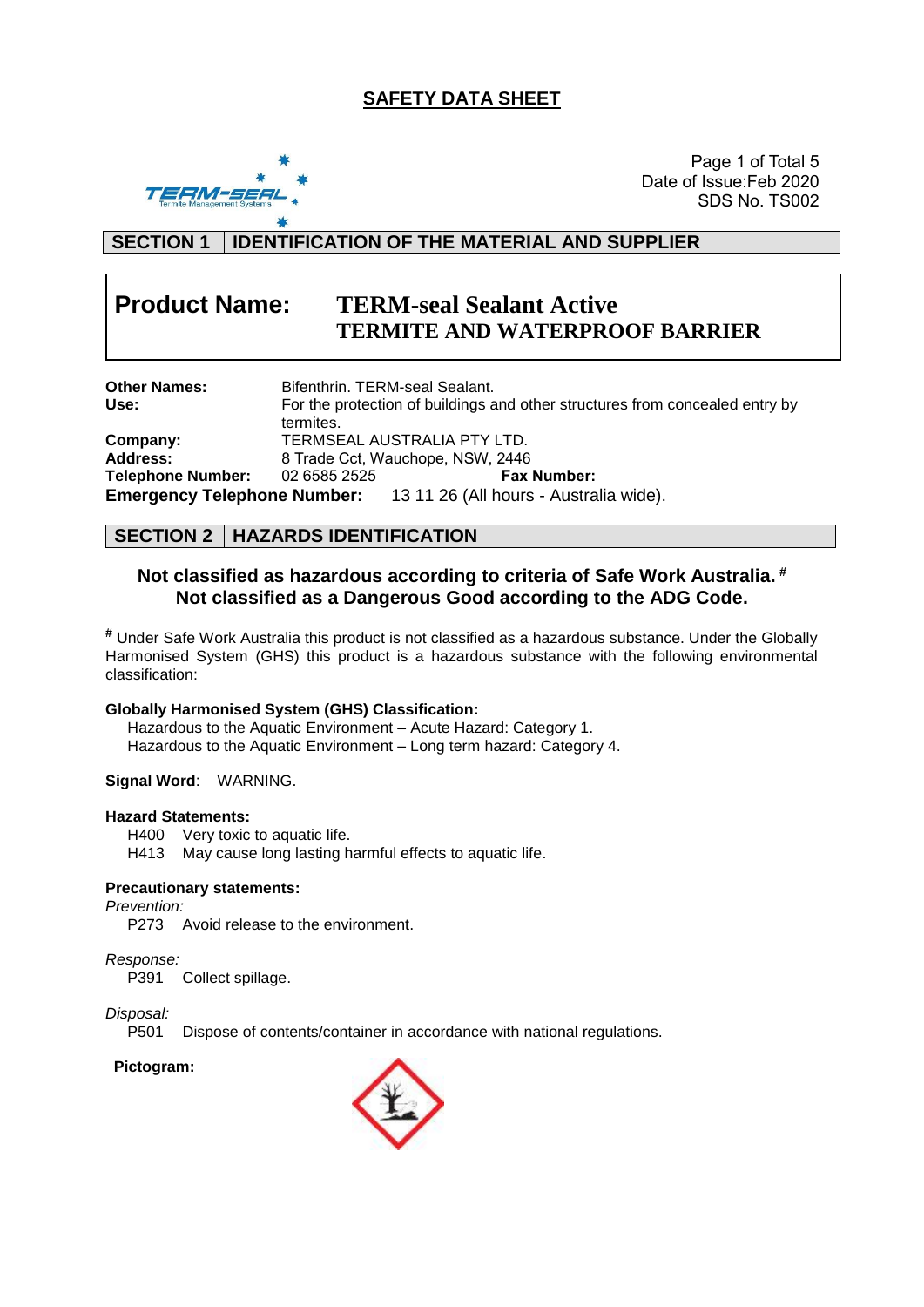## **Product Name: TERM-seal Sealant Active TERMITE AND WATERPROOF BARRIER**

## **SECTION 3 COMPOSITION/INFORMATION ON INGREDIENTS**

#### **Ingredients:**

*CHEMICAL CAS NUMBER PROPORTION*

Bifenthrin 82657-04-3 0.75 g/L Other ingredients determined not to be hazardous mixture mixture Balance

### **SECTION 4 FIRST AID MEASURES**

#### **FIRST AID**

**Swallowed:** If poisoning occurs, contact a doctor or Poisons Information Centre. Phone Australia 131126. Rinse mouth with water and give plenty of water to drink.

**Eye:** Immediately hold eyes open and flood with copious quantities of clean water until chemical is removed. If irritation persists, obtain medical attention.

- **Skin:** Immediately wipe excess material from skin with a clean rag or paper towel. Do NOT use a solvent to clean skin. Wash area with soap and water.
- **Inhaled:** In case of adverse exposure to vapours, remove patient to fresh air. If breathing discomfort occurs, obtain medical attention.

**Advice to Doctors:** Bifenthrin, the active ingredient in this product, is a pyrethroid insecticide. The level of bifenthrin is considered to be so low as to be considered non-toxic (0.065%). Treatment is otherwise symptomatic and supportive.

## **SECTION 5 FIRE FIGHTING MEASURES**

**Specific Hazard:** Not flammable, however thermal decomposition may produce toxic by-products.

**Extinguishing media:** Choose extinguishing media to suit the burning material. Contain all runoff.

**Hazards from combustion products:** If involved in a fire will emit toxic fumes, including carbon monoxide.

**Precautions for fire-fighters and special protective equipment:** Isolate fire area. Evacuate downwind. Wear full protective clothing and self-contained breathing apparatus. Do not breathe or contact smoke, gases or vapours generated.

## **SECTION 6 ACCIDENTAL RELEASE MEASURES**

**Emergency procedures:** SMALL SPILLS: Wipe up with rag or absorbent paper. LARGE SPILLS: Wear cotton overalls buttoned to the neck and wrist (or equivalent clothing), elbow-length chemical resistant gloves, face shield or goggles to prevent skin and eye contact. Contain spill to prevent contamination of drains and waterways. Isolate any leaking containers and transfer contents to alternative suitable containers. Vacuum, shovel or pump spilled material into an approved container and dispose of waste as per the requirements of Local or State Waste Management Authorities. Do not flush spilt material into natural waterways or sewage systems.

In the event that there is surplus liquid to be disposed of, the material can be coated on top of the perimeter barrier. If this is not possible, coat the material onto a sheet of plastic or other waste material and allow to cure. Place the cured material in a sealed plastic bag and dispose of at an approved industrial waste site.

#### **Material and methods for containment and cleanup procedures:**

Cured material can only be removed by cutting or abrasion. Equipment can be cleaned with water DO NOT allow product to enter sewers, drains, dams, creeks or any other waterways.

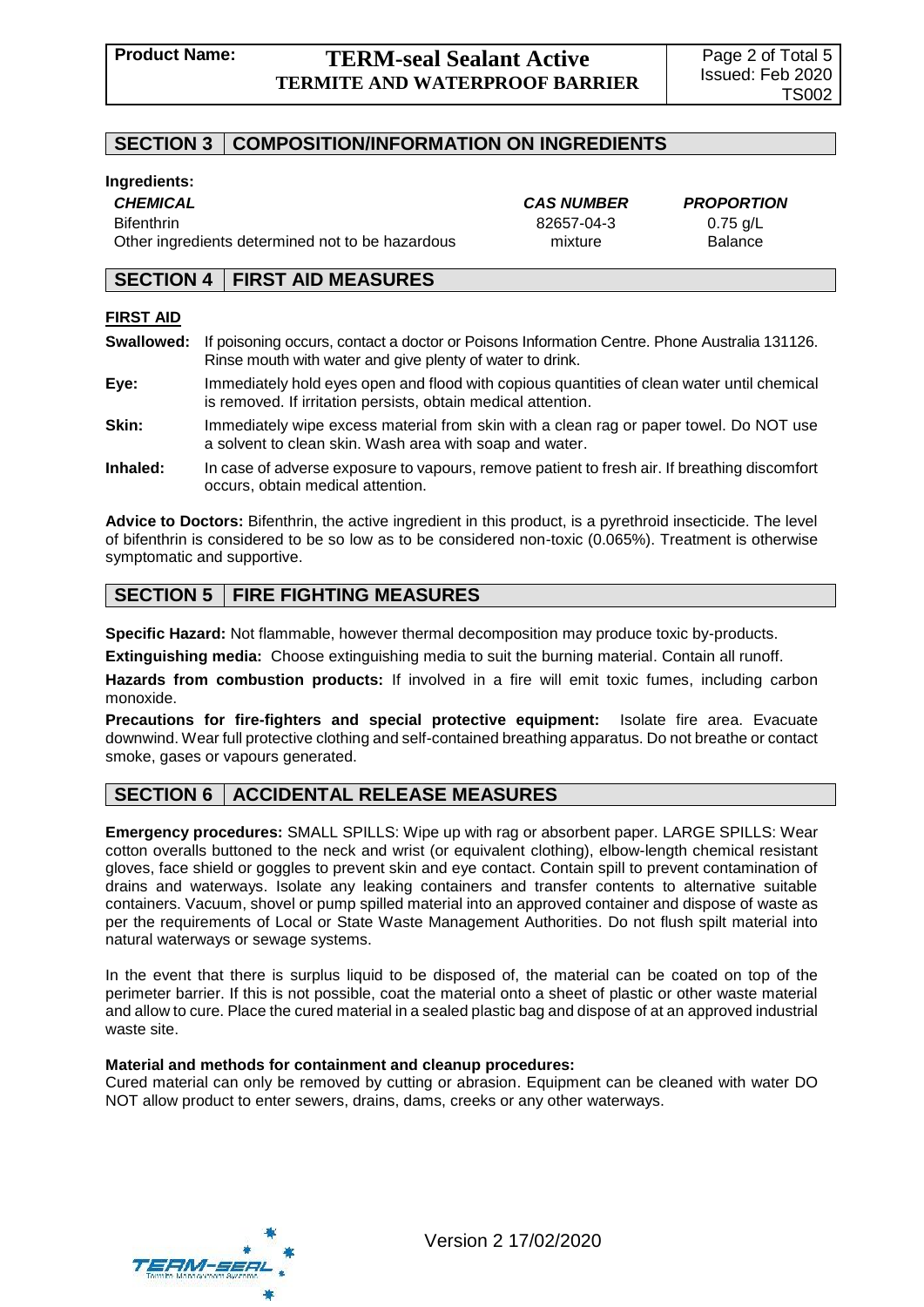## **SECTION 7 HANDLING AND STORAGE**

**Precautions for Safe Handling:** Harmful if absorbed by skin contact, inhaled or swallowed. May irritate the eyes, nose and throat and skin. Avoid contact with eyes and skin. Do not inhale spray mist or vapour. When using the product, wear overalls (or equivalent clothing), chemical resistant gloves and safety glasses.

If product on skin, immediately wash area with soap and water. If product in eyes, wash it out immediately with water. Wash hands after use.

After each day's use, wash and/clean safety equipment and clothing appropriately.

**Conditions for Safe Storage:** Store in closed original packaging, in a cool well-ventilated area away from children, animals, food and feedstuffs. DO NOT store for long periods in direct sunlight. DO NOT allow product to enter sewers, gutters or storm water drains, creeks or any other waterways. Use within 12 months of opening.

## **SECTION 8 EXPOSURE CONTROLS / PERSONAL PROTECTION**

#### **National Exposure Standards:**

No exposure standard for bifenthrin, or this product, has been established by Safe Work Australia.

#### **Biological Limit Values:**

No biological limit allocated.

#### **Engineering controls:**

Natural ventilation is adequate under normal conditions of use. Use in well ventilated areas. Keep containers closed when not in use.

#### **Personal Protective Equipment (PPE):**

General: When using the product, wear overalls (or equivalent clothing), Safety glasses and impervious gloves. Available information suggests that gloves made from nitrile rubber should be suitable for intermittent contact. However, due to the variations in glove construction and local conditions, the user should make a final assessment.

Personal Hygiene: Harmful if absorbed by skin contact, inhaled or swallowed. May irritate the eyes, nose and throat and skin. Avoid contact with eyes and skin. Do not inhale spray mist or vapour. Clean water should be available for washing in case of eye or skin contamination. Wash skin before eating, drinking or smoking. Shower at the end of the workday.

### **SECTION 9 PHYSICAL AND CHEMICAL PROPERTIES**

| Appearance:                 | Viscous grey liquid.               |
|-----------------------------|------------------------------------|
| Odour:                      | Characteristic.                    |
| <b>Boiling point:</b>       | $>100^{\circ}$ C.                  |
| <b>Freezing point:</b>      | No data available.                 |
| <b>Specific Gravity:</b>    | Approximately 1.2 to 1.3.          |
| pH:                         | No data available.                 |
| <b>Solubility in Water:</b> | Disperses in water.                |
| <b>Flammability:</b>        | Not flammable.                     |
| Corrosive hazard:           | Non corrosive.                     |
| Flashpoint (°C):            | Not flammable.                     |
| Flammability Limits (%):    | Not established.                   |
| <b>Poisons Schedule:</b>    | Product is not a scheduled poison. |

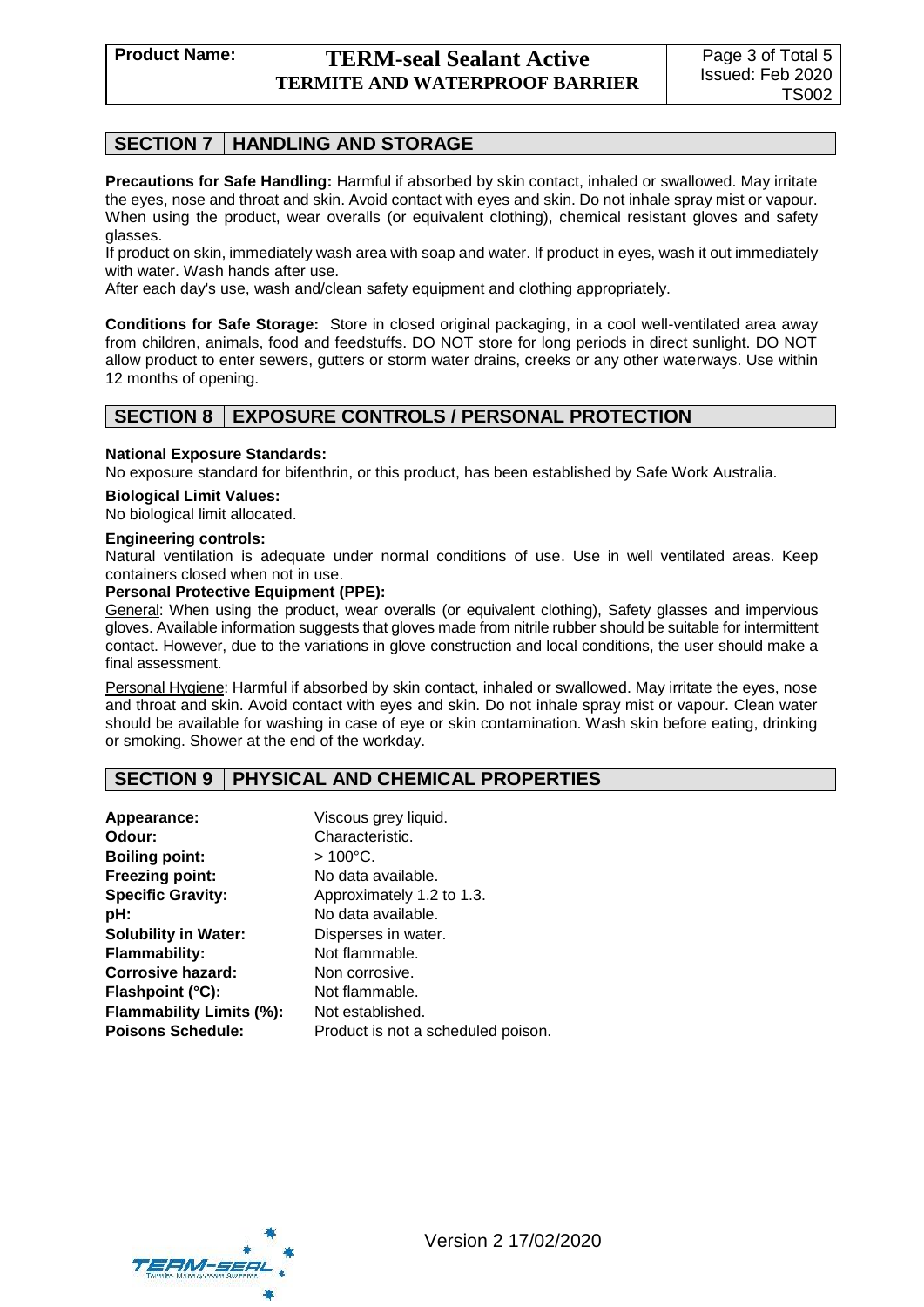## **SECTION 10 STABILITY AND REACTIVITY**

**Chemical Stability:** Product is considered stable in ambient conditions. Use within 1 year after manufacture.

**Conditions to avoid:** Keep away from all sources of heat. Keep out of the sun.

**Incompatible materials:** No particular materials to avoid

**Hazardous decomposition products:** On burning will emit toxic fumes.

**Hazardous reactions:** No particular reactions to avoid.

## **SECTION 11 TOXICOLOGICAL INFORMATION**

#### *Potential Health Effects:*

This product is expected to have low toxicity, and if swallowed the mechanical effects are expected to be of greater concern. Bifenthrin, the active ingredient in this product is present at 0.1%. Ingestion of large doses of bifenthrin by laboratory animals produced signs of toxicity which included clonic convulsions, tremors and bloody nasal discharge. But it is not likely to be physically possible to consume large quantities of bifenthrin by ingesting the plastic granules.

#### **Acute**

| Swallowed: | Not expected to be toxic. May cause nausea and vomiting if swallowed in large amounts. |
|------------|----------------------------------------------------------------------------------------|
| Eye:       | May produce irritation to the eye.                                                     |
| Skin:      | May cause irritation in some sensitive individuals with repeated or prolonged contact. |
| Inhaled:   | Unlikely to cause inhalation toxicity unless the product is at elevated temperatures.  |

**Chronic:** No data available on this formulation. In studies with laboratory animals, Bifenthrin Technical did not cause teratogenicity or reproductive toxicity. Tremors were associated with repeated exposure of dogs, rats, rabbits and mice to Bifenthrin. The overall results from a battery of genotoxicity studies indicate that Bifenthrin is not considered to be genotoxic. Ames test results were negative. (Bifenthrin is only 0.065% of this product).

## **SECTION 12 ECOLOGICAL INFORMATION**

**Environmental Toxicology:** The active ingredient, Bifenthrin, is highly toxic to fish and aquatic arthropods with LC<sub>50</sub> values ranging from 0.0038 µg/L to 17.8 µg/L. In general, the aquatic arthropods are the most sensitive species. Care should be taken to avoid contamination of the aquatic environment. Bifenthrin had no effect on molluscs at its limit of water solubility. Bifenthrin is only slightly toxic to both waterfowl and upland game birds with LC $_{50}$  values range from 1800 mg/kg to  $> 2,150$  mg/kg. Do not contaminate sewers, drains, dams, creeks or any other waterways with product or the used container. Do not use this product as a liner for fish ponds.

**Environmental Properties:** The active ingredient, Bifenthrin, degrades at a moderate rate in agricultural soils ( $t\frac{1}{2}$  = 50 to 205 days), and more rapidly on the surface of bare soils ( $t\frac{1}{2}$  = 7 to 62 days). Bifenthrin is tightly bound in most soils and has extremely low water solubility.

## **SECTION 13 DISPOSAL CONSIDERATIONS**

**Spills & Disposal:** Store in closed original packaging, in a cool well-ventilated area away from children, animals, food and feedstuffs. DO NOT store for long periods in direct sunlight. DO NOT allow product to enter sewers, gutters or storm water drains, creeks or any other waterways. Use within 12 months of opening.

In the event that there is surplus liquid to be disposed of, the material can be coated on top of the perimeter barrier. If this is not possible, coat the material onto a sheet of plastic or other waste material and allow to cure. Place the cured material in a sealed plastic bag and dispose of via an approved industrial waste disposal site in accordance with the requirements of Local or State Waste Management Authorities.

*Dangerous to Fish*: Do NOT allow product to enter sewers, drains, dams, creeks or any other waterways.